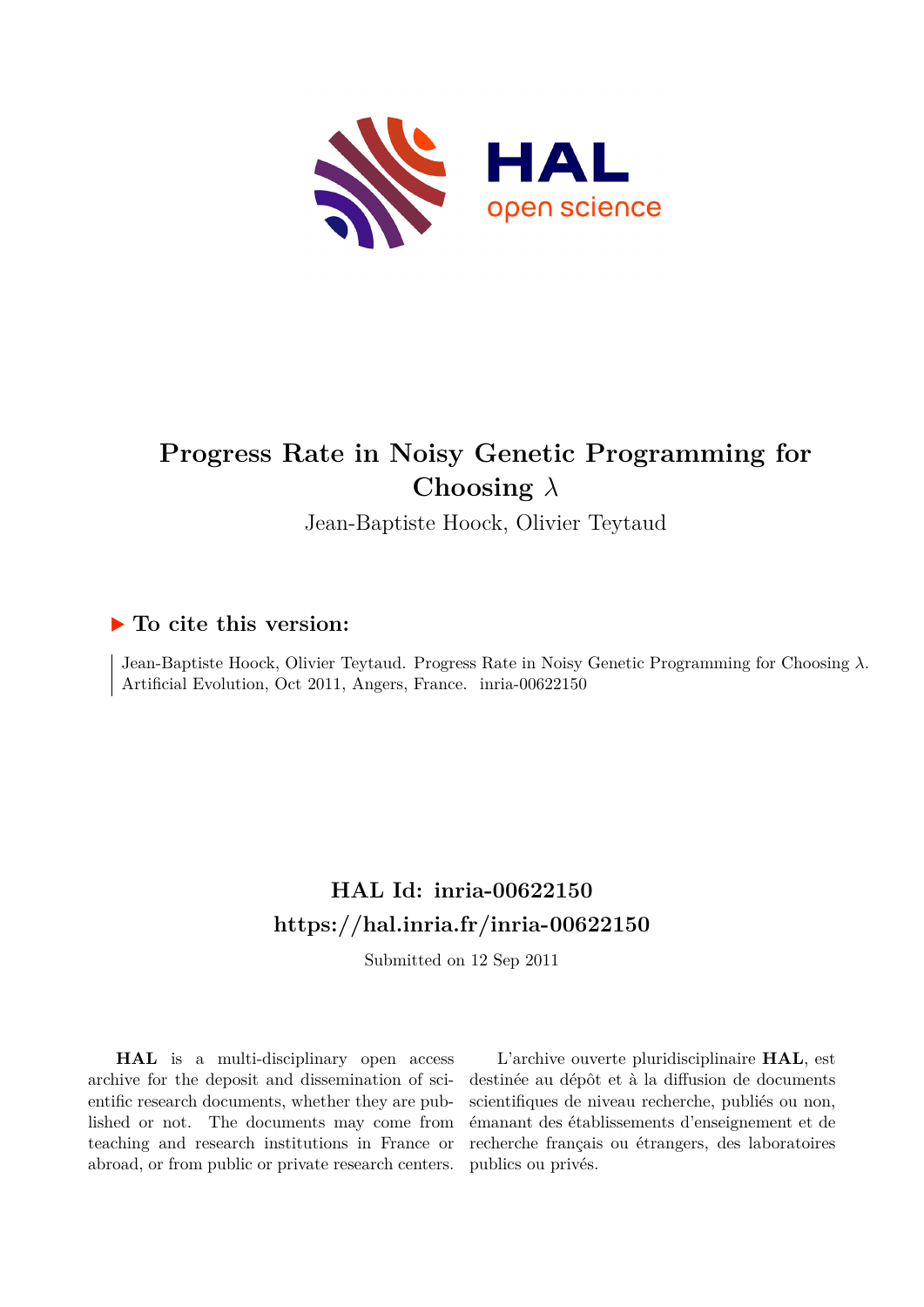# Progress Rate in Noisy Genetic Programming for Choosing  $\lambda$

Jean-Baptiste Hoock<sup>1</sup> and Olivier Teytaud<sup>1,2</sup>

<sup>1</sup> TAO (Inria), LRI, UMR 8623(CNRS - Univ. Paris-Sud), bat 490 Univ. Paris-Sud 91405 Orsay, France, firstname.name@lri.fr <sup>2</sup> Dept. of Computer Science and Information Engineering, National University of Tainan, Taiwan

Abstract. Recently, it has been proposed to use Bernstein races for implementing non-regression testing in noisy genetic programming. We study the population size of such a  $(1+\lambda)$  evolutionary algorithm applied to a noisy fitness function optimization by a progress rate analysis and experiment it on a policy search application.

#### 1 Introduction

Genetic programming (GP) consists in automatically building a program for solving a given task. The fitness function quantifies the efficiency of a program for this task.

Non-regression testing consists in testing each new version of a program, in order to check that it is at least as good as the previous version. Non-regression testing is very difficult when the fitness function is noisy, as it is uncertain. Statistical tests have to take into account the high number of tests - this is a non-trivial issue. The present work originates in the tedious non-regression testing in a highly collaborative development, often poorly performed by humans. They don't care at the individual level of the global risk due to multiple testings. Tests had to be automatized, simultaneously with the development of improvements in a search module by automatic means in order to get rid of human biases in such developments.

Noisy GP is an important problem, related to many applications. In particular, direct policy search with symbolic controlers is noisy genetic programming, as well as the design of sorting algorithms faster on average on a huge number of instances. Bandits have been investigated very early for this problem[9, 7]. However, bandits address the problem of the load balancing between different possible mutations, but not the validation of the selection, i.e. the halting criterion for the offspring evaluation. Races[11] have the double advantage of considering the load balancing and the statistical validation. [11] considers the case in which we look for all good mutations. We might, in GP, be more interested in finding one good mutation, as  $\mu$  good mutations do not necessarily cumulate to one better mutation. Yet, the case of selecting several good mutations is important also, but it was shown in [8] that there are frameworks in which  $\mu = 1$  is more relevant and we focus on this case. In the case of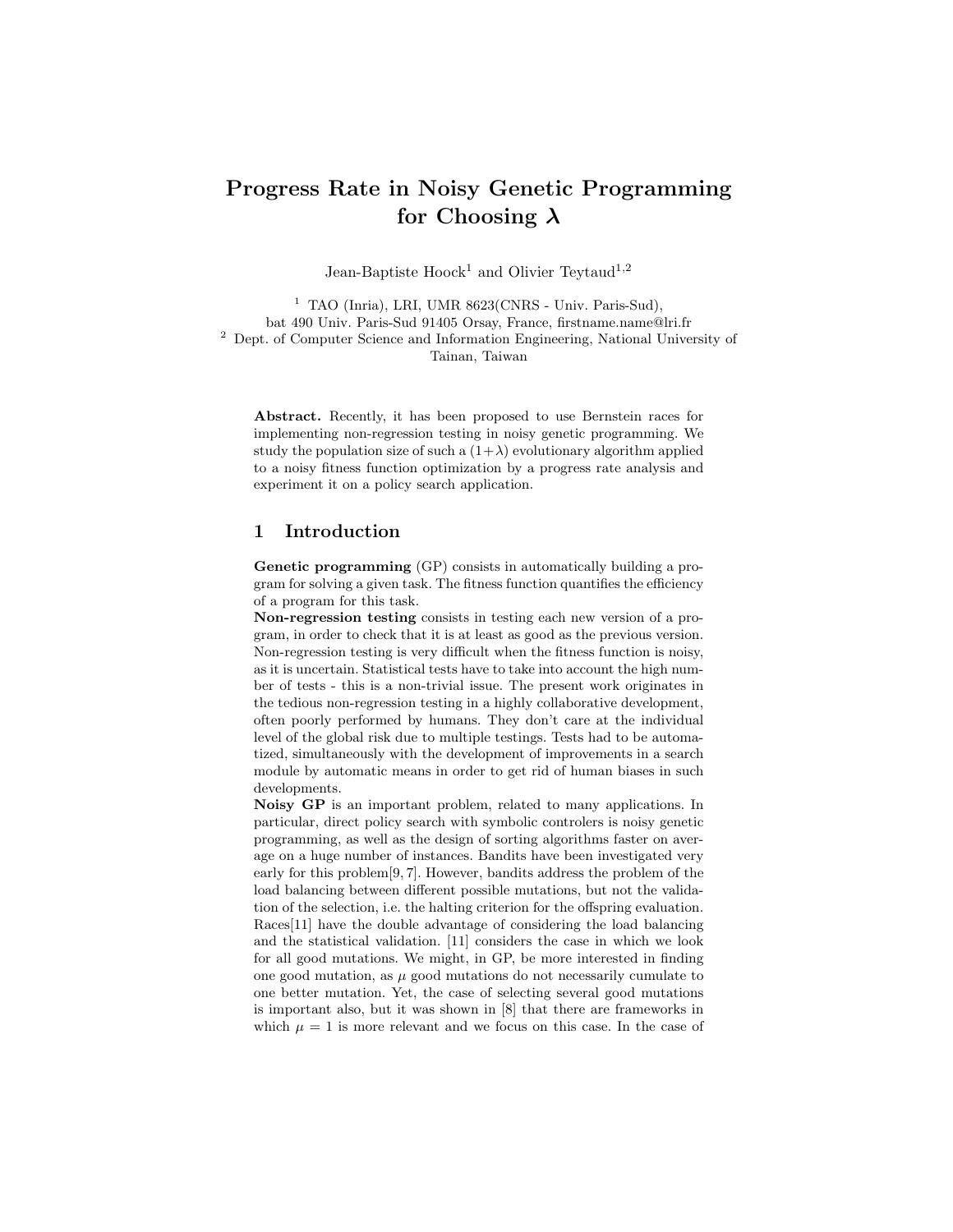continuous optimization, races have been theoretically analyzed as a tool for ensuring optimal rates (within log factors) in [12]. A partial theoretical analysis, essentially ensuring consistency, was proposed for GP in [8]: we here extend this work by an analysis of progress rate. Importantly, the theoretical analysis proposes a choice for  $\lambda$  by optimisation of the progress rate.

Progress rate theory is classical in continuous optimization[2]. The progress rate will be here adapted to noisy GP. We will consider T (formally defined below), the number of fitness evaluations before finding a good mutation. The progress rate is then defined as  $1/T$ , the inverse time before finding a good mutation. We will then, following the continuous case, choose parameters that optimize the progress rate. Note that here, the progress rate is a success probability; this is equivalent to classical criteria [3] only in restricted settings (see assumptions in Section 3).

# 2 Framework and notations

Consider a program P, and a set M of possible mutations; let  $P + m$  be the program after application of mutation  $m$ . Assume that the fitness is stochastic;  $f(P + m)$  is a random variable with values in [−1, 1]. In all the paper we consider maximization. We consider  $(1 + \lambda)$  genetic programming algorithms as in Alg. 1; this is a simple  $(1+\lambda)$ -algorithm[8].

```
RBGP algorithm.
Parameters: a risk level \delta, a pop. size \lambda, a coefficient c > 1, a
threshold \epsilon > 0.
Let K = 1/(\sum_{n \geq 1} 1/n^c)Let P be a program to be optimized
Let M be a set of possible mutations on PLet n \leftarrow 0while There is some time left do
  while no mutation accepted do
    Let n \leftarrow n + 1Randomly draw pop = \{m_1, \ldots, m_\lambda\} in M
     Perform a Bernstein race with risk \delta_n = K \delta / n^c on pop and
    threshold \epsilonif A mutation m is selected then
       P \leftarrow P + mend if
  end while
end while
```
Algorithm 1: One-plus-lambda Racing-Based Genetic Programming. We assume  $c > 1$  so that K is finite.

All this section is written assuming that the range of fitness values is bounded in absolute value by 1, i.e. when we compute the fitness of a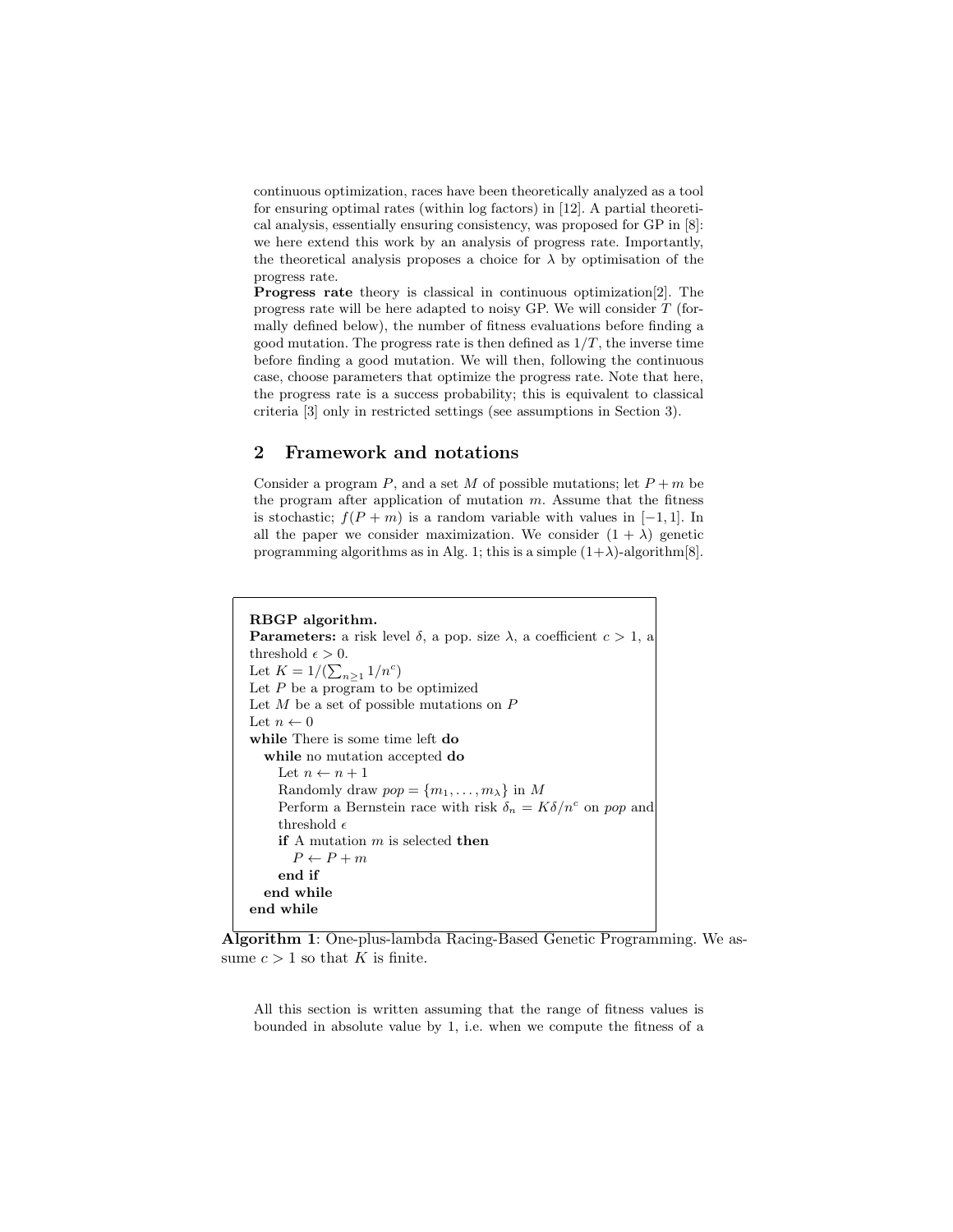point we get an answer between −1 and 1. We assume that the fitness is unbiased, *i.e.* the expected value of the measurements is equal to the real fitness. This is standard in *e.g.* Monte-Carlo sampling, or in some randomized forms of Quasi-Monte-Carlo samplings.

Hoeffding and Bernstein bounds quantify the effect of noise on empirical averages. In noisy cases, the fitness  $fitness(x)$  of a point x is unknown: we have only access to  $y_1, \ldots, y_k$ , k real numbers, if  $fitness(x)$  has been approximated k times; a natural estimate is  $\widehat{fitness}(x) = \frac{1}{k} \sum_{i=1}^{k} y_i$ . Hoeffding or Bernstein bounds state that with probability at least  $1 - \delta$ ,  $|fitness(x) - fitness(x)| < deviation$ , where deviation is

$$
deviation_{Hoeffding} = \sqrt{\log(2/\delta)/k}.
$$
 (1)

[1, 11] has shown the efficiency of using Bernstein's bound instead of Hoeffding's bound, in some settings. The deviation term is then:

deviation<sub>Bernstein</sub> = 
$$
\sqrt{\hat{\sigma}^2 2 \log(3/\delta)/n} + 3 \log(3/\delta)/k.
$$
 (2)

This equation depends on  $\hat{\sigma}^2$ , the empirical variance of the measurements  $y_1, \ldots, y_k$ . An interesting feature of this equation is that using  $\hat{\sigma}^2$  and not the real variance  $\sigma^2$  is not an approximation: the inequality is rigorous with  $\hat{\sigma}^2$  (contrarily to many asymptotical confidence intervals).

The Bernstein race is a typical one, following [11], except that we want to validate one and only one mutation, because in our framework it is known [8] that two good mutations do not necessarily cumulate, in the sense that sometimes:

$$
\mathbb{E}f(P+m_1) > \mathbb{E}f(P)
$$

$$
\mathbb{E}f(P+m_2) > \mathbb{E}f(P)
$$
and yet 
$$
\mathbb{E}f(P+m_1+m_2) < \mathbb{E}f(P).
$$

In a  $(1 + \lambda)$ -GP, we look for a mutation which provides a better success rate than the current parent, i.e. a higher fitness. However, we will here translate the fitness by substracting the fitness of the parent; i.e. with a fitness function with values in  $[-1, 1]$  and a parent z, we define

 $fitness'(x) = (fitness(x) - fitness(z))/2;$ 

this just doubles the number of calls to the fitness. Therefore, in the Bernstein race, and without loss of generality, we look for a mutation which gives a positive fitness, instead of a mutation with  $fitness(x)$ fitness(z). The Bernstein race is as presented in Alg. 2, and the computeBounds function is defined as shown in Alg. 3.

where  $#$  denotes the cardinal operator.

Important properties of Bernstein's races as above, and which hold with probability at least  $1 - \delta$ , are the followings ([11]).

Properties of Bernstein races.

- *Property 1. The number of evaluations in a Bernstein race*
	- *with population size* #pop*;*
	- with parameters  $\delta$  and  $\epsilon$ *;*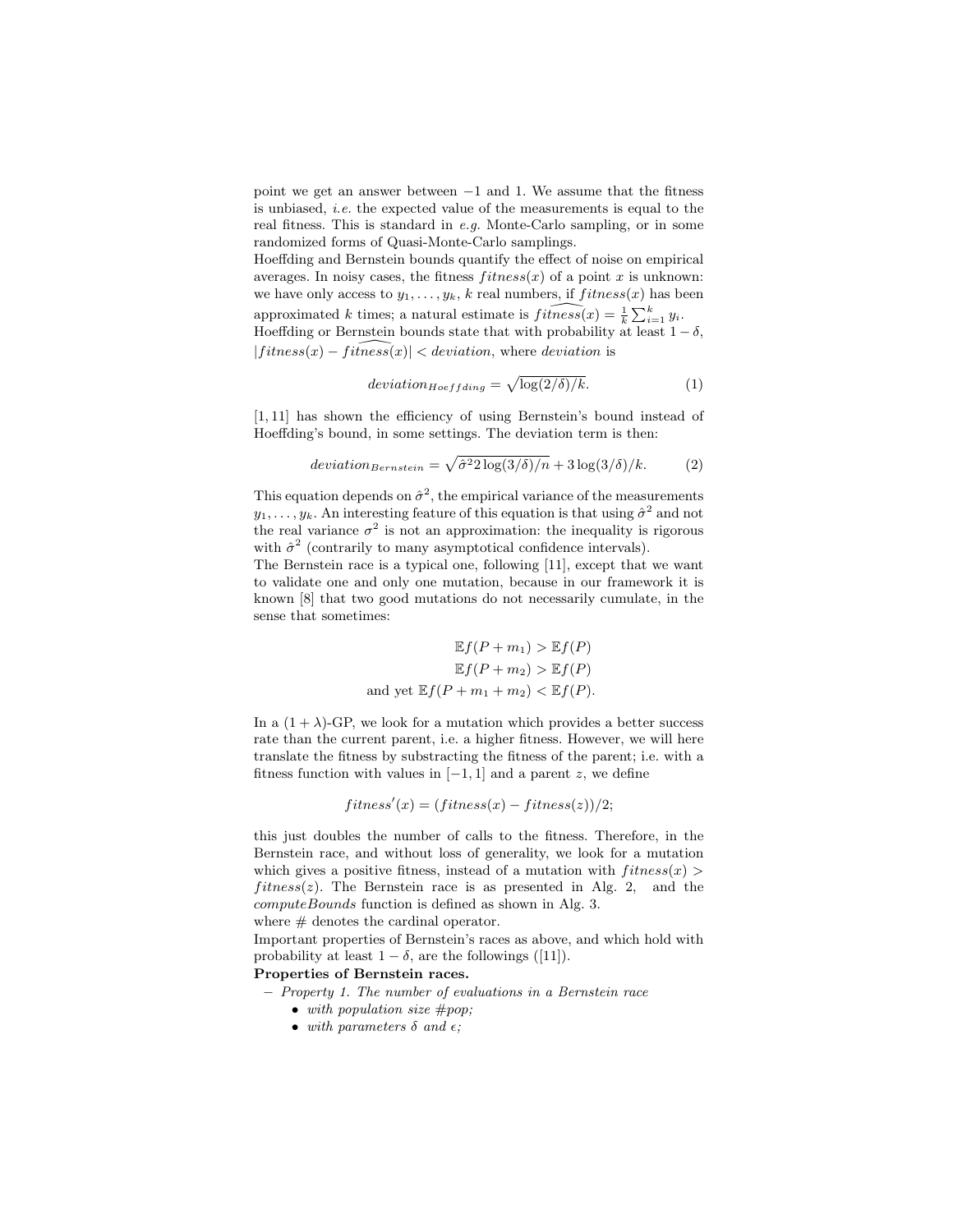```
Bernstein Race(pop, \delta, \epsilon)while pop \neq \emptyset do
  for all m \in pop do
    Let n be the number of simulations of mutation m.
    Simulate m n more times (i.e. now m has been simulated 2n
    times).
                     //this ensures nbTests(m) = O(log(n(m)))computeBounds(m, M, \delta)if lb(m) > 0 then
      Return individual corresponding to mutation m.
    else if ub(m) < \epsilon then
      pop = pop \setminus \{m\} m is discarded
    end if
  end for
end while
Return "no good individual in the offspring!"
```
Algorithm 2: Bernstein race for selecting good individuals in a population pop. M is the complete set of arms (global variable; see Alg. 1).

**Function**  $computeBounds(m, pop, \delta)$ Static internal variable:  $n bTests(m)$ , initialized at 0. Let  $n = nbTests(m)$ . Let  $r$  be the total reward over those  $n$  simulations.  $nbTests(m) = nbTests(m) + 1$  $lb(m) = \frac{r}{n}$  -deviation Bernstein  $\left(\frac{\delta}{\ell} \rho o p \times \pi^2 n bTests(m)^2/6\right), n\right).$  $ub(m) = \frac{r}{n} + deviation_{\text{Bernstein}} \left( \delta / (\#pop \times 2^{\pi^2 nbTests(m)^2/6}), n \right).$ 

Algorithm 3: Function for computing a lower and an upper bound on arm  $m$ with confidence  $1 - \delta$ , where pop is the complete set of arms.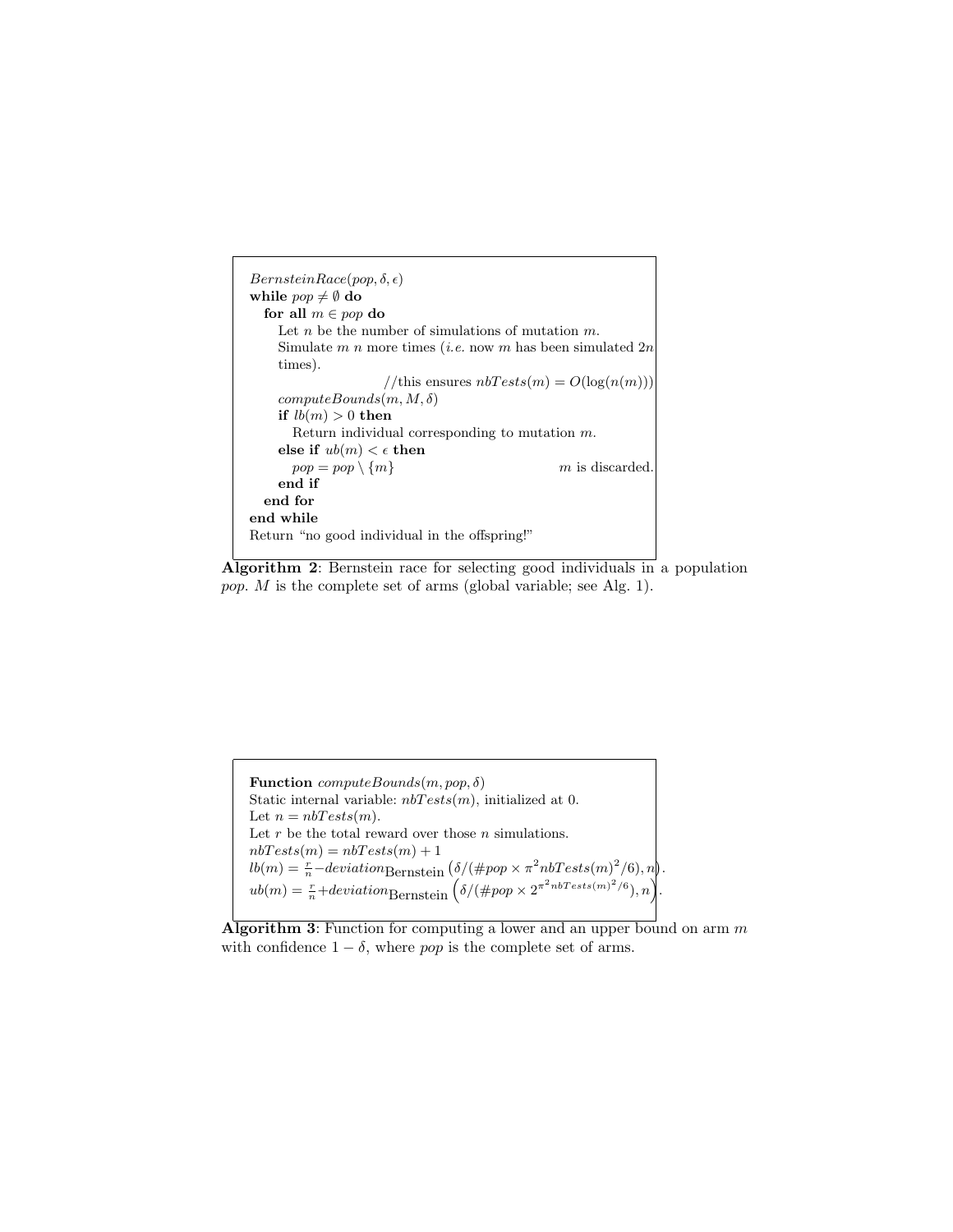• *with a population such that, with*  $p = \max(\epsilon, \max_{m \in pop} \mathbb{E} f(P +$ m)), all expected fitness values are in  $[-\Theta(\epsilon), p]$  *(possibly all*) *fitness values* ≤ 0*, case in which there's no good mutation).*

*is*

$$
Time(pop, \delta, \epsilon) = \Theta(Th(\#pop, \delta, \epsilon, p))
$$

*where*

$$
Th(\#pop, \delta, \epsilon, p) = \left(\log\left(\frac{\#pop\log(1/p)}{\delta}\right)\right) \max\left(\sigma^2/p^2, 1/p\right) \tag{3}
$$

with:  $\sigma^2$  is an upper bound on the variance of fitness values:

$$
\sigma^2 = \sup_m \mathbb{E}(f(P+m) - \mathbb{E}f(P+m))^2.
$$

- $-$  *Property 2. If a mutation is selected, then it has fitness*  $> 0$ *.*
- $-$  *Property 3. If there is a mutation with fitness*  $\geq \epsilon$  *then the race will return a mutation.*

We will here focus on the case  $\sigma^2 = \Theta(1)$  (which corresponds to the applicative framework in which variance does not decrease; this is consistent with many applicative fields, in particular when optimizing the parameters of a strategy with optimal success rate  $\langle 100\%$  - yet, other cases might be considered in a future work), and therefore Eq. 3 can be replaced by Eq. 4 without significant loss:

$$
Th(\#pop, \delta, \epsilon, p) = \left(\log\left(\frac{\#pop\log(1/p)}{\delta}\right)\right) / p^2.
$$
 (4)

Properties of RBGP. *Eq. 4 and properties of Bernstein races above lead to the following properties of RBGP, which hold (all simultaneously) with probability at least*  $1 - \delta$ *: if there are* 

- n−1 *iterations of RBGP in which all mutations have expected fitness* ∈ [−ǫ, 0]*;*
- *and thereafter,* 1 *iteration of RBGP with at least one mutation with expected fitness* p *and all other mutations with expected fitness in*  $[-\epsilon, p]$ *.*

*then*

- *Property A: RBGP will not return a bad mutation (i.e. a mutation with fitness*  $\leq 0$ *)*;
- $-$  *Property B: If there is a mutation with fitness*  $\geq \epsilon$  *then a mutation will be found;*
- *Properby C: And in that case the halting time is at most*

$$
O\left(\sum_{i=1}^{n-1} Th(\lambda, K\delta/i^c, \epsilon, p) + Th(\lambda, K\delta/n^c, p)\right) \tag{5}
$$

Eq. 5 will be central in the progress rate analysis below.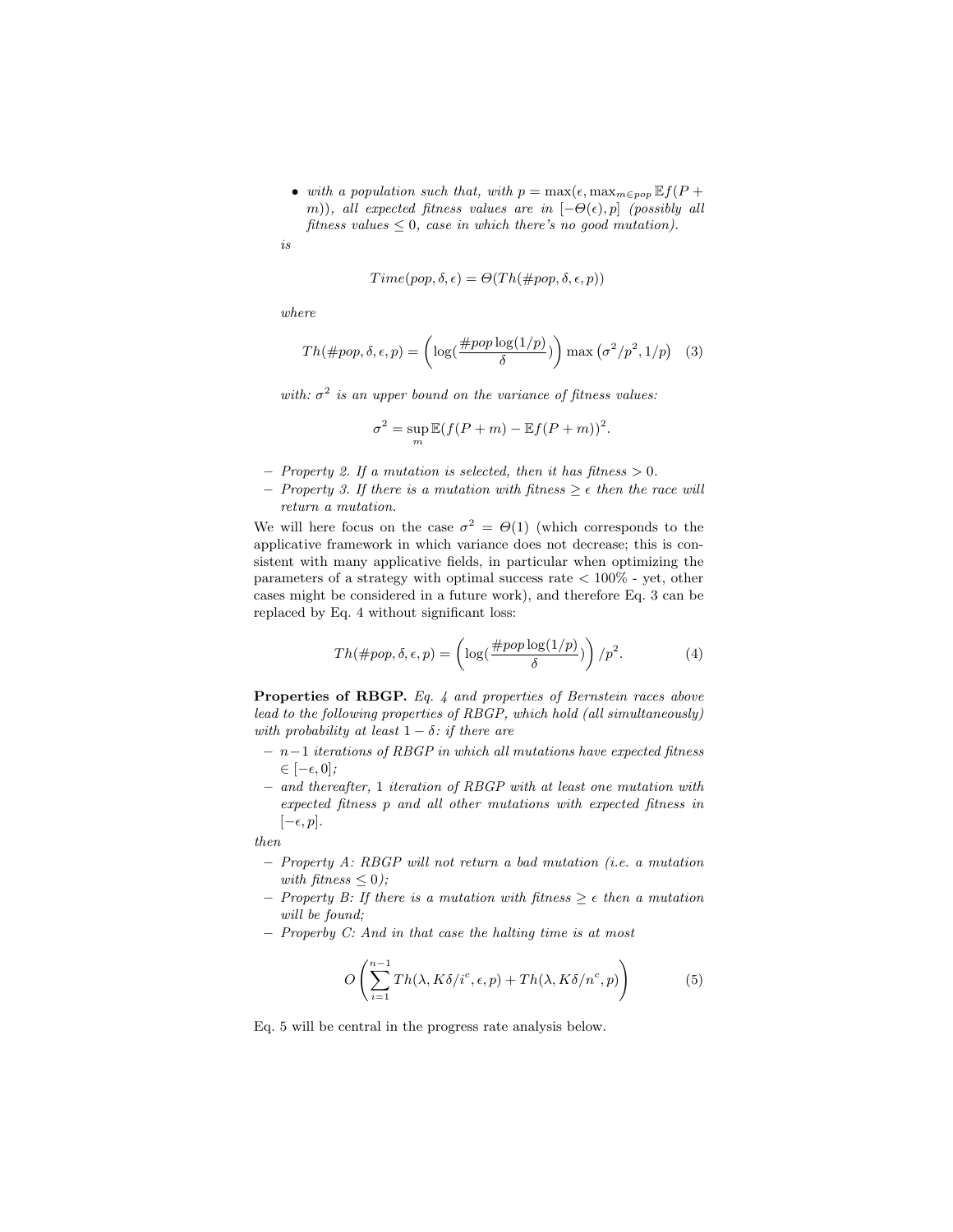## 3 Progress rate of Racing-based GP

We consider that randomly drawn mutation have fitness<sup>1</sup>:

- $q > 0$  with probability  $f > 0$ ;
- $\leq 0$  otherwise.

We will study the behavior of  $(1 + \lambda)$ -GP depending on q and f. The other relevant parameters are:

- $\lambda$  (the offspring size);
- $\epsilon$ , the threshold of the Bernstein races (see Alg. 1);
- $c$ , a parameter used in Alg. 1 and which is of moderate importance as shown below.

The different cases under analysis are (i)  $q = \epsilon$  (ii)  $q \gg \epsilon$ . We will investigate the running time, i.e. the number  $T$  of fitness evaluations before finding a good mutation with probability at least  $1 - 2\delta$ . It is already known[8] that with probability at least  $1 - \delta$ ,

- if there is a good mutation (*fitness*  $\geq q$ ), it will be found;
- no bad mutation ( $fitness < 0$ ) will be selected. Possibly, the race replies that it did not find any good mutation.

We will show (i) that a too mild rejection threshold  $\epsilon$  has bad effects (section 3.1); (ii) that a good tuning provides significant improvements (section 3.2); (iii) that there is a parameter free version with ensures that there's no infinite loop (section 3.3).

#### 3.1 Too mild rejection:  $q \gg \epsilon$

Here, the precision required for rejecting a bad mutation is very small in front of the quality of good mutations. The following result shows that in that case the choice of  $\lambda$  is crucial:  $\lambda$  should be of the order

$$
\log(\delta) / \log(1 - f) \tag{6}
$$

Theorem 1: rejection pressure too small  $(\epsilon$  too small). *Assume that*  $q > \epsilon$ *. Then,* 

$$
- If \lambda \ge \lceil \frac{\log(\delta)}{\log(1-f)} \rceil, then T = \Theta(\lambda \log(\lambda/(q\delta))/q^2).
$$
  
- If  $\lambda \le \frac{\log(1/2)}{\log(1-f)}$ , then  $T = \Omega(\log(1/(f^2\epsilon\delta)/\epsilon^2)).$   
**Proof:** Eq. 5 shows that the computational cost is

$$
O\left(\sum_{i=1}^{n-1} Th(\lambda, K\delta/i^c, \epsilon, q) Th(\lambda, K\delta/n^c, \epsilon, q)\right).
$$
 (7)

where  $n$  is the number of iterations before a good mutation is in an offspring.

The basic fact for the following is that the probability, for an offspring, to contain no good mutation is exactly  $(1-f)^{\lambda}$ . We distinguish the two cases of the theorem:

<sup>1</sup> We recall that fitnesses are translated as explained in section 2 so that the parent has fitness 0 and therefore "good" mutations are mutations with value  $> 0$ .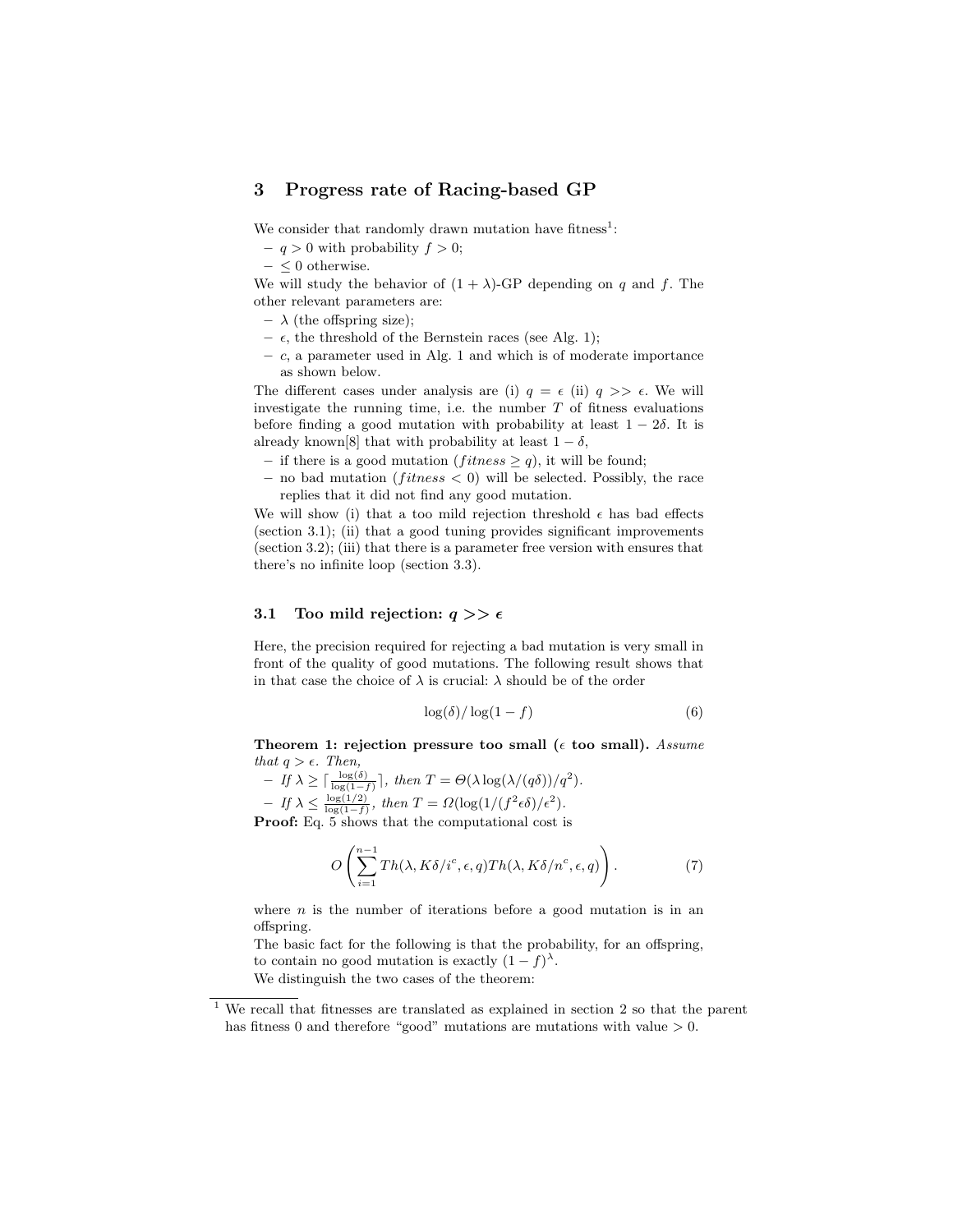- If 
$$
\lambda \ge \lceil \frac{\log(\delta)}{\log(1-f)} \rceil
$$
, then

This implies that with probability at least 
$$
1 - \delta
$$
, there's at least one good mutation in the first offspring. Therefore,  $n = 1$ ; this and Eq. 7 yield the expected result.

 $(1-f)^{\lambda} \leq \delta$ .

 $-$  If  $\lambda \leq \frac{\log(1/2)}{\log(1-f)}$ , then

$$
(1-f)^{\lambda} \ge \frac{1}{2}.
$$

Therefore with probability at least  $\frac{1}{2}$ , there's no good mutation in the first offspring. Then, Eq. 7 (the first term) is enough for showing that

$$
T = \Omega(\log(1/(f^2 \epsilon \delta)/\epsilon^2))
$$

which is the expected result.  $\Box$ 

**Remark:** In the case  $q \gg \epsilon$ , this theorem implies that  $\lambda \geq \lceil \frac{\log(\delta)}{\log(1-f)} \rceil$ is much better than  $\lambda \leq \frac{\log(1/2)}{\log(1-f)}$ .

#### 3.2 Well tuned parameters:  $q = \epsilon$

Theorem 2: population size with well tuned parameters. *Assume that*  $q = \epsilon > 0$ *. Then,* 

$$
T = \Theta\left(\frac{\lambda \log(\lambda \log(\frac{1}{\epsilon})/\delta)}{(1 - (1 - f))^{\lambda})\epsilon^2}\right).
$$
\n(8)

Proof: We use Eq. 5, which shows that

$$
O\left(\sum_{i=1}^{n-1} Th(\lambda, K\delta/i^c, \epsilon, q) + Th(\lambda, K\delta/n^c, \epsilon, q)\right).
$$
 (9)

Then, we compute  $n$ , the number of offsprings before we have a good mutation. A good mutation is found in an offspring with probability  $1 - (1 - f)^{\lambda}$ . Therefore, *n* is a geometric random variable with parameter  $z^{-1} = (1 - (1 - f)^{\lambda})$ : its expected value is  $\Theta(z)$ , and its standard deviation is  $\Theta(z)$ . So, with probability  $1 - \delta$ ,  $n = \Theta(1/(1-(1-f)^{\lambda}))$ . This and Eq. 9 lead to

$$
T = \Theta\left(\sum_{i=1}^n Th(\lambda, K\delta/i^c, \epsilon, q)\right).
$$

(10)

This is equivalent to

$$
T = \Theta\left(nTh(\lambda, K\delta/n^c, \epsilon, q)\right). \tag{11}
$$

which in turn is equivalent to Eq.  $8$  for a fixed  $c$ . Remark: Theorem 2 provides an evaluation of the cost

$$
T = \Theta(\frac{\lambda \log(\lambda \log(\frac{1}{\epsilon})/\delta)}{(1 - (1 - f)^{\lambda})\epsilon^2}).
$$

If we neglect all logarithmic factors,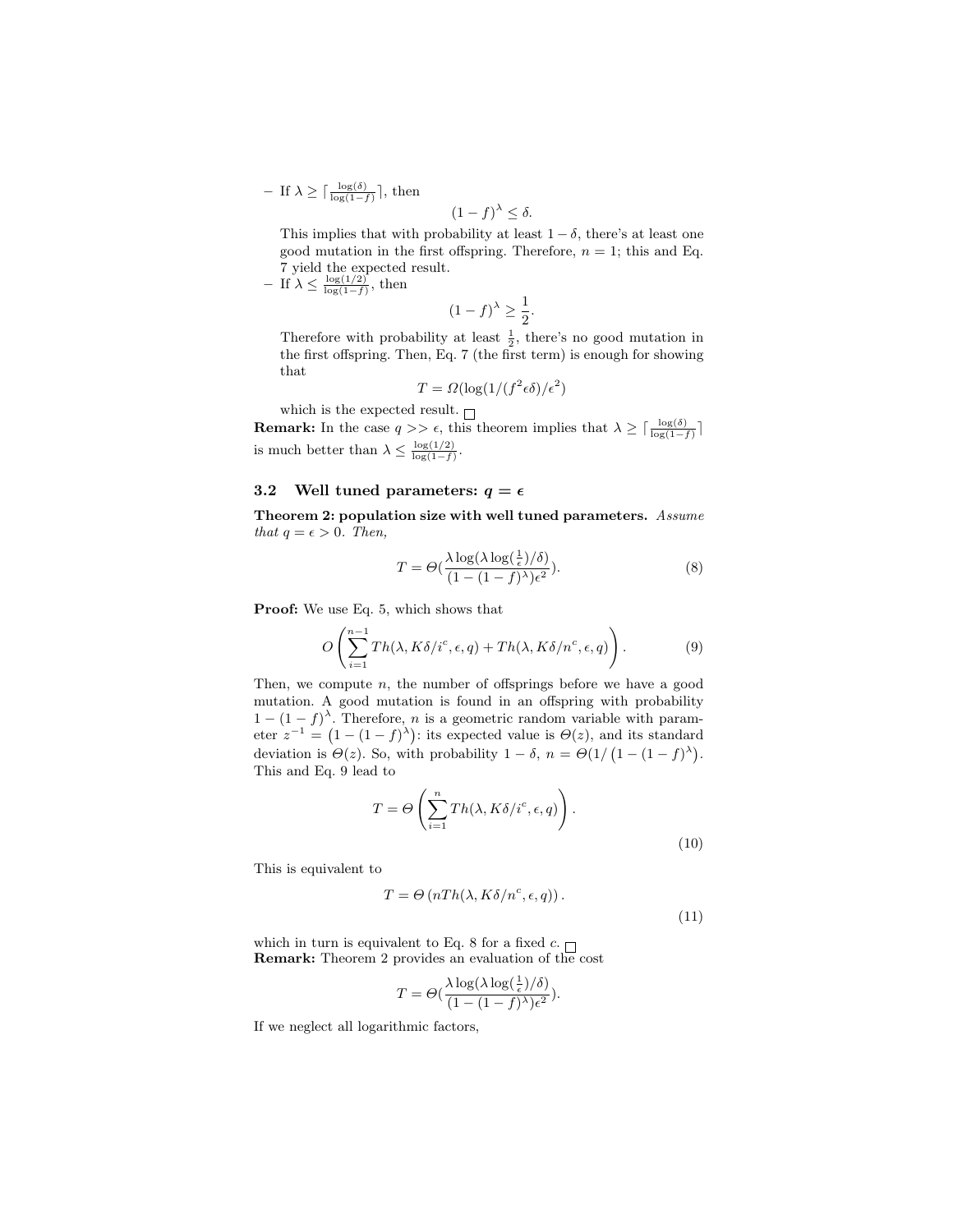– this is linear as a function of  $\lambda$  if  $\lambda \simeq 1/n$ , i.e. the overall cost is linear as a function of  $1/(f\epsilon^2)$ .

- this is linear as a function of  $1/(f\epsilon^2)$  if  $\lambda = 1$ .

We therefore see that the population size does not matter a lot when the parameter  $\epsilon$  is chosen so that it nearly matches q.

#### 3.3 No prior knowledge

The analysis above has the weakness that it requires some knowledge on the fitnesses of possible mutations, in order to choose  $\epsilon$ , the parameter used in the rejection rule. The main risk is a too strong rejection:  $q \ll \epsilon$ would lead to the rejection of the best mutations. We here investigate results possible with no knowledge at all.

```
Bernstein Race(pop, \delta, \epsilon)while pop \neq \emptyset do
  for all m \in pop do
    Let n be the number of simulations of mutation m.
    Simulate m, n more times
                     (i.e. now m has been simulated 2n times).
                     //this ensures nbTests(m) = O(log(n(m)))computeBounds(m, M, \delta)if lb(m) > 0 then
      Return individual corresponding to mutation m.
    else if average fitness(m) < 0 then
      pop = pop \setminus \{m\} m is discarded
    end if
  end for
end while
Return "no good individual in the offspring!"
```
Algorithm 4: Variant of Bernstein race: a pattern is rejected as soon as its average fitness is below 0.

**Theorem 3: population size with**  $q \ll \epsilon$ . *Consider RBGP with the Bernstein race as in Alg. 4. Then, with probability* 1−δ*, no bad mutation is accepted, and if the probability of a good mutation is positive, then*

$$
T < \infty. \tag{12}
$$

Proof: *The fact that no bad mutation is accepted (with probability at least*  $1 - \delta$ *)* follows the same lines as in other cases, as the acceptance *criterion has not been modified.*

- *We have to show*  $T < \infty$ *. This is proved as follows:*
- *A mutation with fitness* > q *is selected infinitely often, as such a mutation is in the population with positive probability by assumption.*
- *Such a mutation has a non-zero probability of having always a positive empirical average.*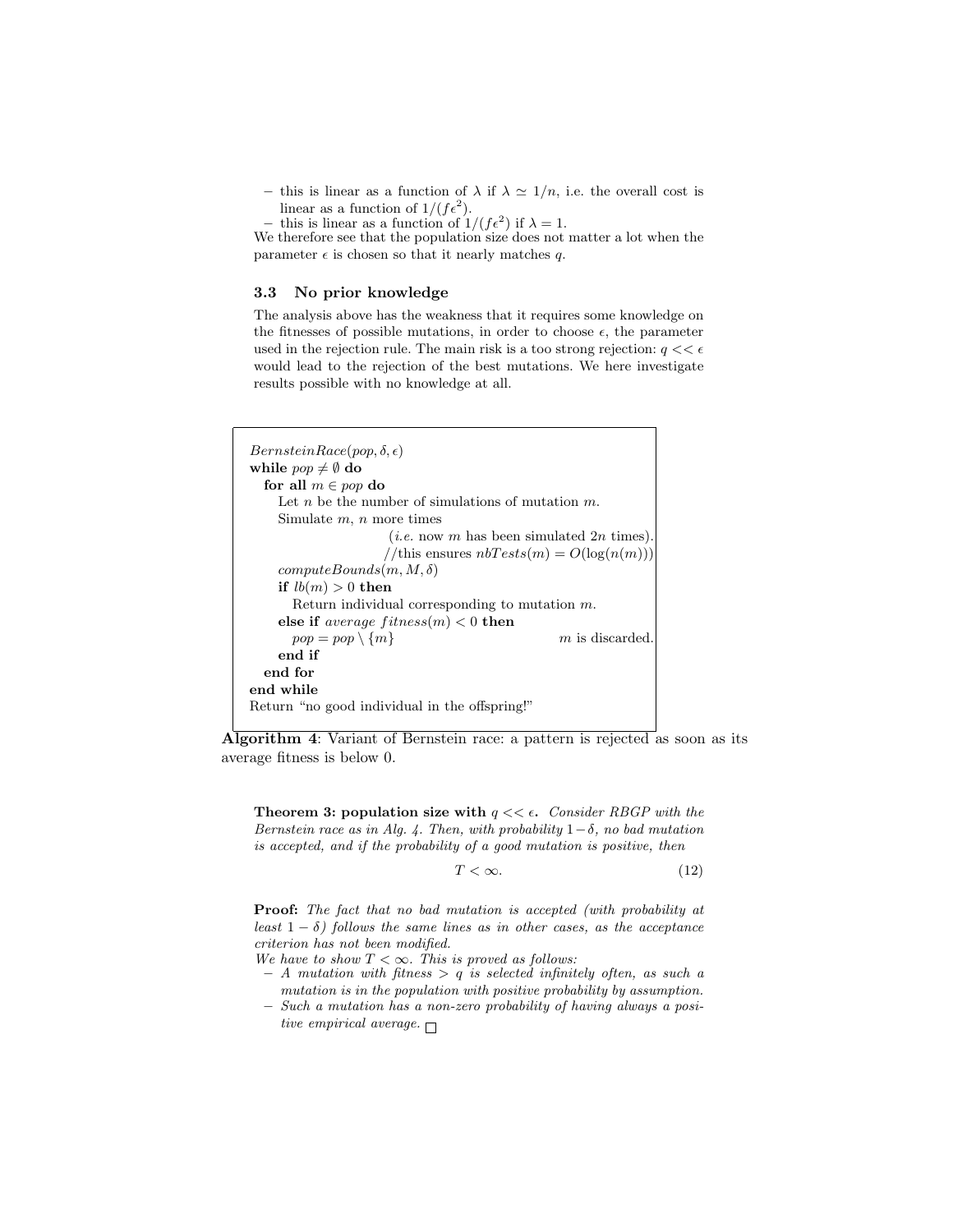### 4 Experimental results

The theoretical results above for choosing the population size are rather preliminary; the population size can be chosen optimally only if we have many informations. On the other hand, it proposes a criterion different from classical Bernstein races: acceptance is based on the same criterion as usual Bernstein races, but rejection is based on a simple naive empirical average, and with this criterion we have  $T$  finite without any prior knowledge. We here experiment rules a bit more complicated than algorithms above.

We have already tried the algorithm on the program MoGo (a software of Go) without real success against the full version of the software. We have decided to compare with another testbed. The testbed is Monte-Carlo Tree Search (MCTS [4, 6]) on the game NoGo [5]. It is a two-player board game. It is a variant of the game of Go. The rule is the following : the first player which captures one or several stone(s) has lost and the pass move is forbidden. This game has been designed by the Birs seminar on games as a nice challenge for game developpers. In all our experiments, we have worked on the size 7x7 of the game.

The baseline is the program NoGo (adapted from MoGo[10]) without mutation. In our experiments, we have added some rules in order to reject more rapidly some bad mutations, combining Algo. 2 (which requires some knowledge on the distributions) and Algo. 4 (which requires no knowledge). This leads to Algo. 5, which is somehow a combination of these two algorithms, empirically developped for our problem.

| $Bernstein Race(pop, \delta, \epsilon)$                             |  |
|---------------------------------------------------------------------|--|
| while $pop \neq \emptyset$ do                                       |  |
| for all $m \in pop$ do                                              |  |
| Let n be the number of simulations of mutation $m$ .                |  |
| Simulate m n more times ( <i>i.e.</i> now m has been simulated $2n$ |  |
| times).                                                             |  |
| //this ensures $nbTests(m) = O(log(n(m)))$                          |  |
| $computeBounds(m, M, \delta)$                                       |  |
| if $lb(m) > 0$ then                                                 |  |
| Return individual corresponding to mutation $m$ .                   |  |
| else if average $fitness(m) < 0.004$ or (average fitness            |  |
| 0.006 and $n > 10^5$ ) then                                         |  |
| $pop = pop \setminus \{m\}$<br>$m$ is discarded                     |  |
| end if                                                              |  |
| end for                                                             |  |
| end while                                                           |  |
| Return "no good individual in the offspring!"                       |  |

Algorithm 5: Empirically modified version of Bernstein race for our problem. It is essentially Alg. 4, with a bit more of rejection for fastening the algorithm.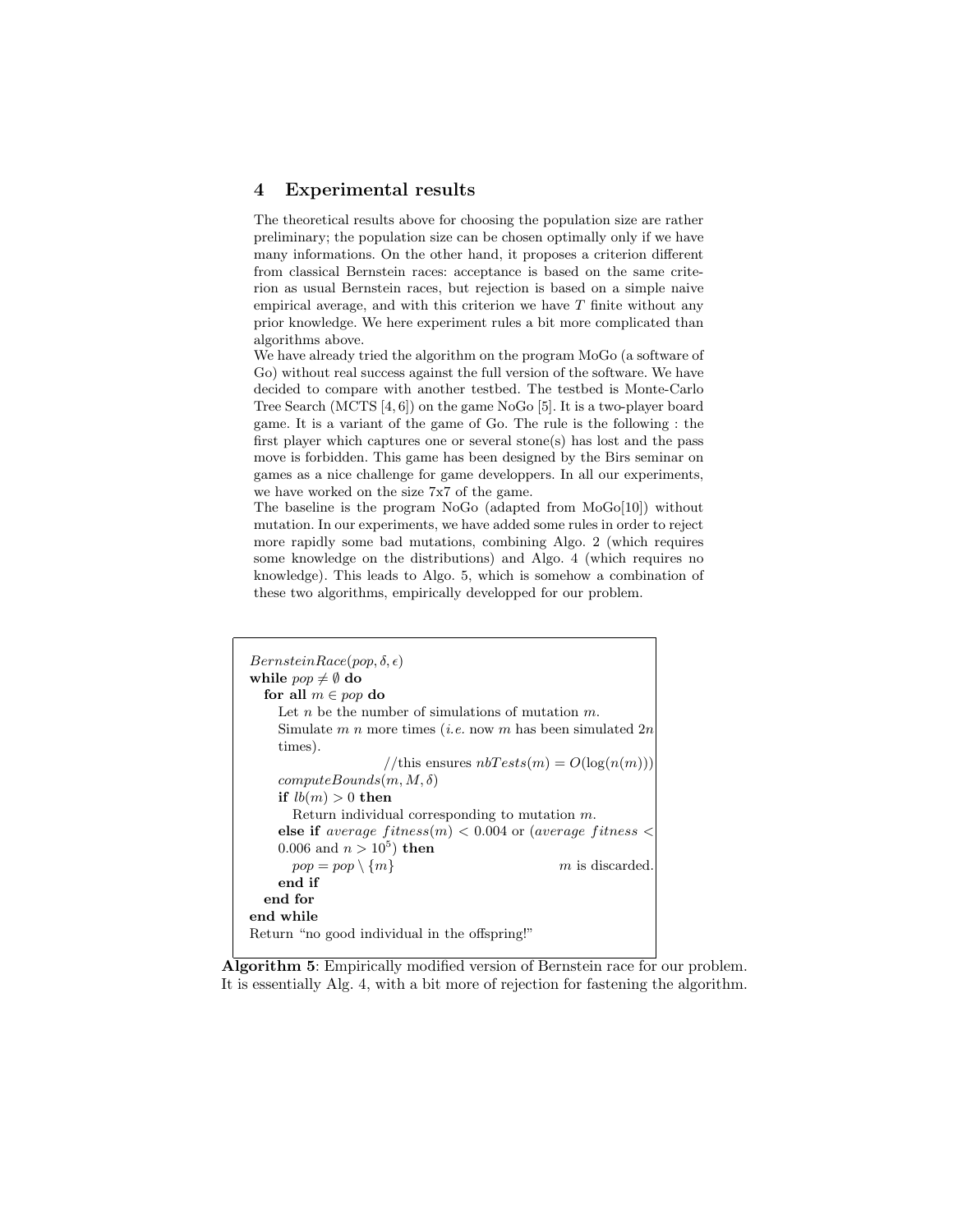





Fig. 1. Top: win rate of NoGo+mutations against the baseline (i.e. NoGo without mutation). Win rates are given with a precision of  $+/-0.3\%$ . Bottom: the "running time" (measured by the cumulated number of simulations) for finding a good mutation.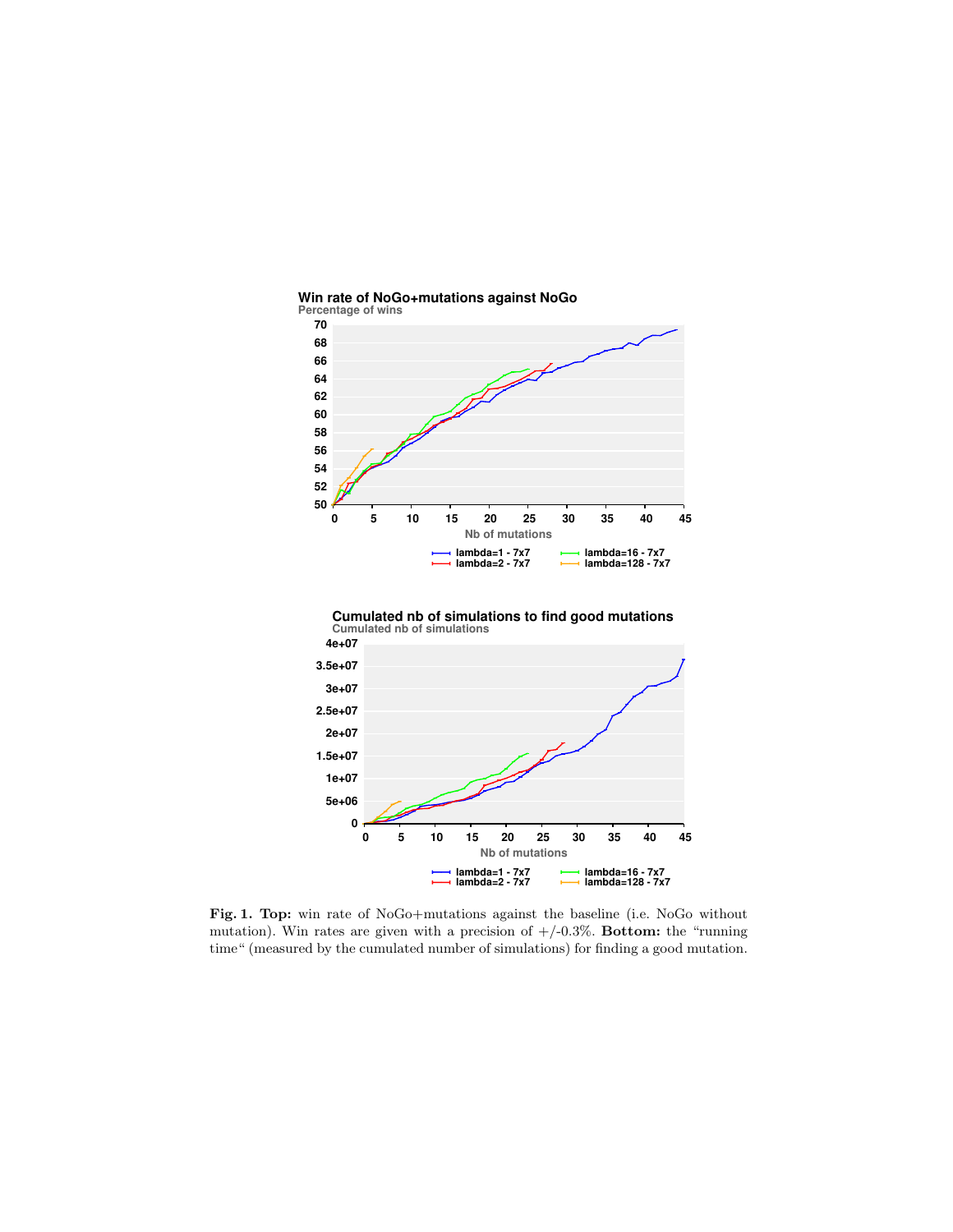Fig. 1 shows a slightly better result for  $\lambda = 16$ , for a fixed number of mutations compared to  $\lambda = 1$  and  $\lambda = 2$ ; but more extensive experiments (possibly on toy datasets) are required; results are nearly the same for all  $\lambda$  in our real-world case. In all cases, we could get a nice curve, with a very significant (almost 70%) success rate against the baseline, which is still clearly increasing (yet, in a slower manner).

Another question is about the best population size  $\lambda$  in our experiments. It seems that we have generally a good mutation with frequency 1/15. Using Eq. 6, with  $\delta = 0.05$  and assuming  $f \approx 1/15$ , we get  $\lambda \simeq \log(0.05)/\log(1-1/15) \simeq 43$ . Therefore our analysis suggests a population size  $\lambda \simeq 43$ .

### 5 Conclusion

The use of Bernstein races for rigorously performing non-regression testing was already proposed in [8]. We here investigate the natural question of the choice of the population size  $\lambda$ , and the modification of Bernstein races when no prior knowledge is available:

- Choosing the population size. The good news is that we find a formula for optimaly choosing  $\lambda$ , equal to  $\log(\delta)/\log(1-f)$  where f is the frequency of good mutations and  $\delta$  the risk level chosen by the user. Unfortunately,  $f$  is unlikely to be known unless the fitness improvement  $q$  that one can expect from good mutations is nearly known, and in this case the user is likely to choose  $\epsilon$  of the order of  $q$ , and we show that in this case there is little to win by a good choice of  $\lambda: \lambda = 1$  performs at least nearly as well as all values of  $\lambda$ .
- What if we have no prior knowledge ? We could propose a modified Bernstein race (Alg. 4) which has the advantage that it always converges  $(T < \infty)$ , independently of all parameters.

In the experiments, we heuristically combined our various tools for optimizing the performance, proposing Algo. 5. Importantly, we got a very significant result on a new game, NoGo, recently proposed by the Birs seminar on games - the curve shows a regular improvement, for each parametrization of the algorithm. Importantly, we made this work with applications in minds; further investigations, on toy datasets for convenience and clarity, are necessary - so that we can see experimental results with confidence intervals, bridging the gap between our maths and our real-world experiments.

## Acknowledgments.

The authors would like to thank Fabien Teytaud for the help to read the article. Experiments presented in this paper were carried out using the Grid'5000 experimental testbed, being developed under the IN-RIA ALADDIN development action with support from CNRS, RE-NATER and several Universities as well as other funding bodies (see https://www.grid5000.fr).